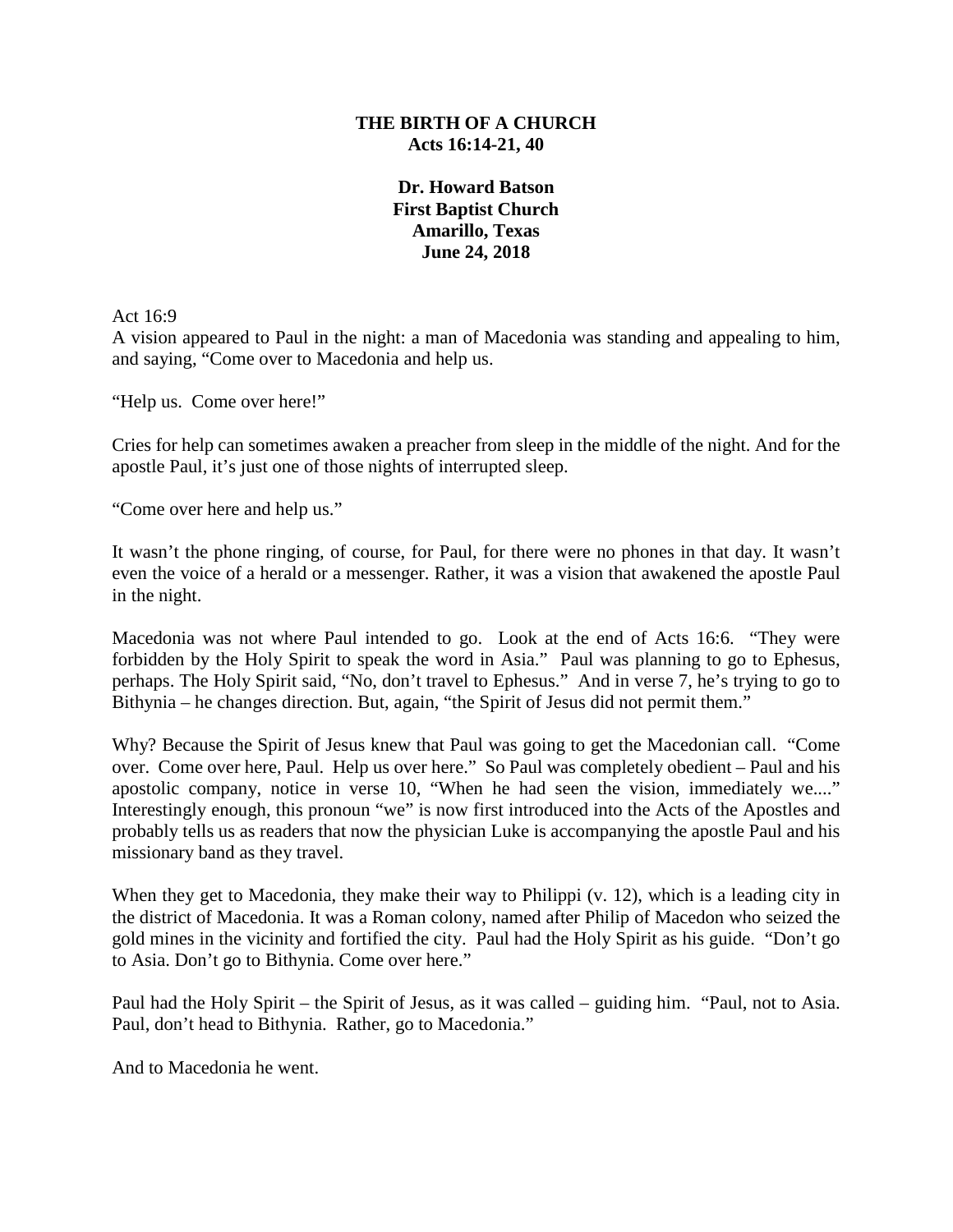Can you look back over your life? Can you look back over the moves and the job changes and the steps? Can you look back over it and see where the Holy Spirit was leading and guiding you in the decision making process so that you are where you are today – because you are living in the will of God?

Perhaps many of us have had those life-wrenching decisions where there are two good options, three good opportunities before you. You must choose which door, which direction you are going to take. Listen to the call of the Spirit of God on your life.

When Paul goes to Philippi, he changes his practice. Normally, you remember, in Paul's missionary journeys he begins his missionary work by going to the synagogue, the Jewish place of worship, and proclaiming Jesus as the Christ. Remember, the message was, after all, to the Jew first. But there were very few Jews in Philippi. In fact, there were not even ten Jewish men, which would have sufficed to constitute a synagogue. So, instead of going to the synagogue, Paul went down to the river – an unofficial place outside the city where Jewish women and God-fearing Gentiles would come together for a Jewish service of prayer for the Sabbath Day.

Among the God-fearing women who were worshiping there by the river was a lady by the name of Lydia. She came from Thyatira in the province of Asia, an area that was famed for its skill in the manufacture and use of purple dye. Lydia had come to Philippi perhaps as a trader of purple dye. She was well-to-do. She was an independent woman, a single business woman we suppose.

Notice the end of verse 14

The Lord opened her heart to respond to the things spoken by Paul.

Lydia acknowledged Jesus as Lord. She became Paul's first convert in Europe. She was baptized, and not only was she baptized but – notice – her whole household believed. And she invites them (verse 15) to come to her house and stay. And they did.

A church has to start with people. And Lydia and her family are, we might say, the first members of the First Baptist Church of Philippi. They proclaimed Jesus. They were baptized. And a church is begun in her household.

But other believers are born in Philippi as well. The next one is the most unlikely of all candidates.

She was a slave girl who had become a profit center for her masters. They exploited her demon possession. She is described by Luke as a "pythoness," that is, a person inspired by Apollo, the god particularly associated with the giving of oracles, the god who was worshipped as the Pythian god at the oracular shrine of Delphi. She had involuntary utterances which were regarded as the voice of the god. She was in much demand as people wished to have their fortunes told by the pythoness.

Plutarch called such people ventriloquists. Like a dummy who must say what the master commands, these folks must speak the utterance of the dark spirit within them. Their words are beyond their conscious control.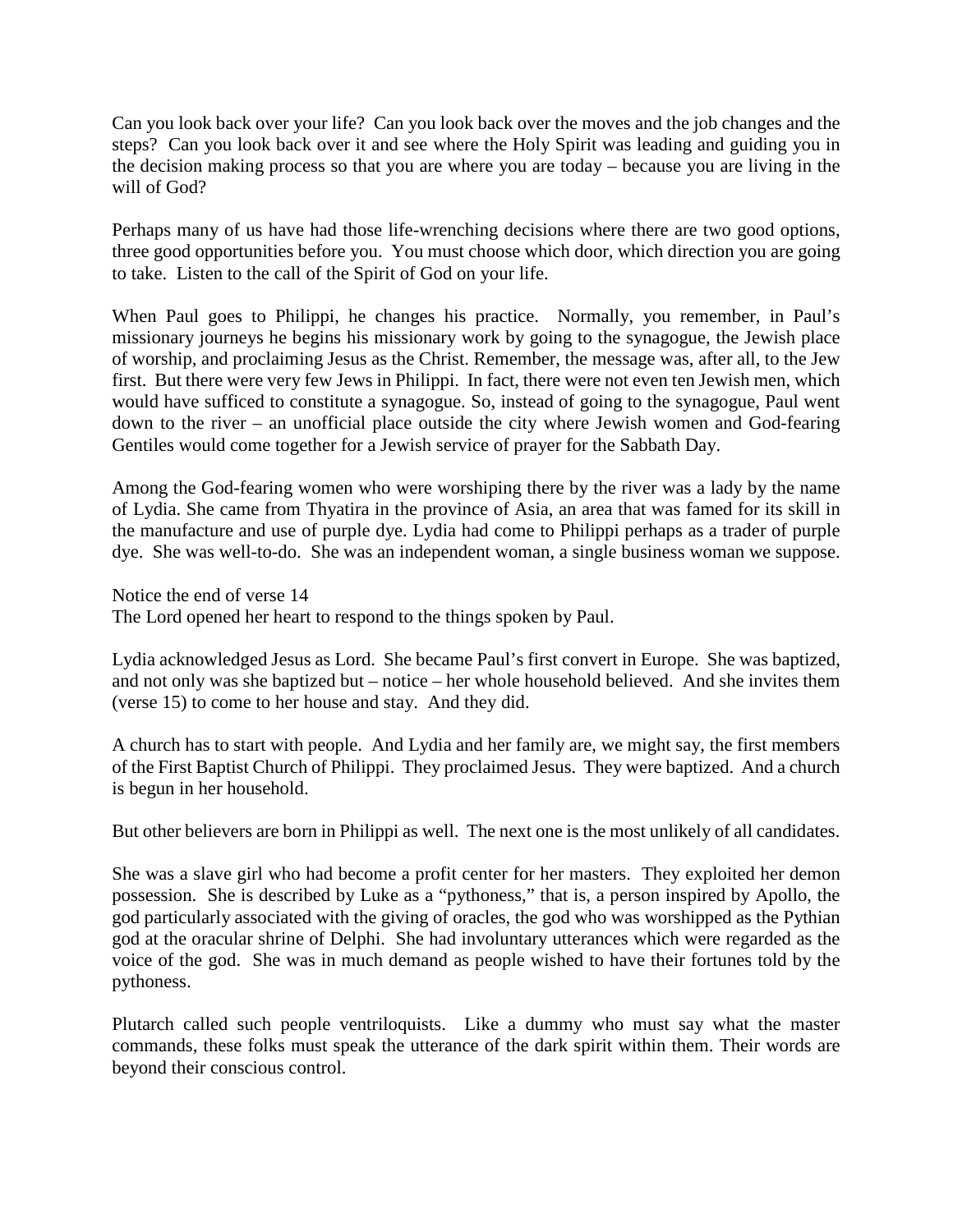Day by day, as the missionaries go to the place of prayer, this slave girl follows Paul and the missionary band. She shouts out (verse 17): "These men are bond-servants of the Most High God, who are proclaiming to you the way of salvation."

Have you ever noticed in scripture that if anybody speaks the truth and if anybody gets it, ironically it's the demons who speak the truth, it's the demons who understand the real identity of Jesus? These demons recognize and acknowledge that the apostle Paul and his missionary friends are proclaiming the way of salvation, the way of the Most High God.

Paul had been vexed by her continual clamor. Why, he could hardly preach because of her bold interruptions. Having taken all that he could stand, Paul turned and exorcised the spirit that possessed her, commanding it, in the name of Jesus Christ, to come out of her. The words had scarcely left his lips before she was released from her spirit.

Jesus, the name high over all, In hell, or earth, or sky: Angels and men before it fall, And devils fear and fly.

The superior authority of the name of Jesus is recognized by the spirit and he, at Paul's command, leaves the slave girl in peace.

Her owners were angry, however, because they had used this demonic spirit within her to market her as a fortune teller. With no demonic spirit, there wasn't going to be any fortunes told. Seeing their profits washing down the drain, the owners had Paul and Silas dragged into the market place before the authorities. "These men," they say in verse 20, "are throwing our city into confusion, being Jews and are proclaiming customs which it is not lawful for us to accept or to observe, being Romans."

They had had it with Paul. They understood Paul and his friends not as respectable Roman citizens (or so they thought), and not even as Greeks (like the population around them), but wandering Jews who engaged in propagating some variety of their own perverse superstition. Therefore, they filed an official complaint.

As a Roman colony, Philippi would be in the hands of two collegiate magistrates – two in charge, serving side by side. There is no investigation into the charge. Rather, they are just beaten with rods. They rip off their robes and beat their backs. Then they are thrown into prison.

Paul and Silas find themselves in the deepest, darkest part of the jail. They even had their feet fastened in the stocks. The jailer in charge was probably a retired soldier. And while training as a Roman soldier had given him many fine qualities, human kindness was not among them.

Paul was brave. Paul did the right thing, even when it meant he was going to receive harm. Paul preaches the gospel whether it suits the whims and wishes of his first century world. Paul was willing to stick out his neck and help the servant girl. Paul was willing to preach the truth no matter what.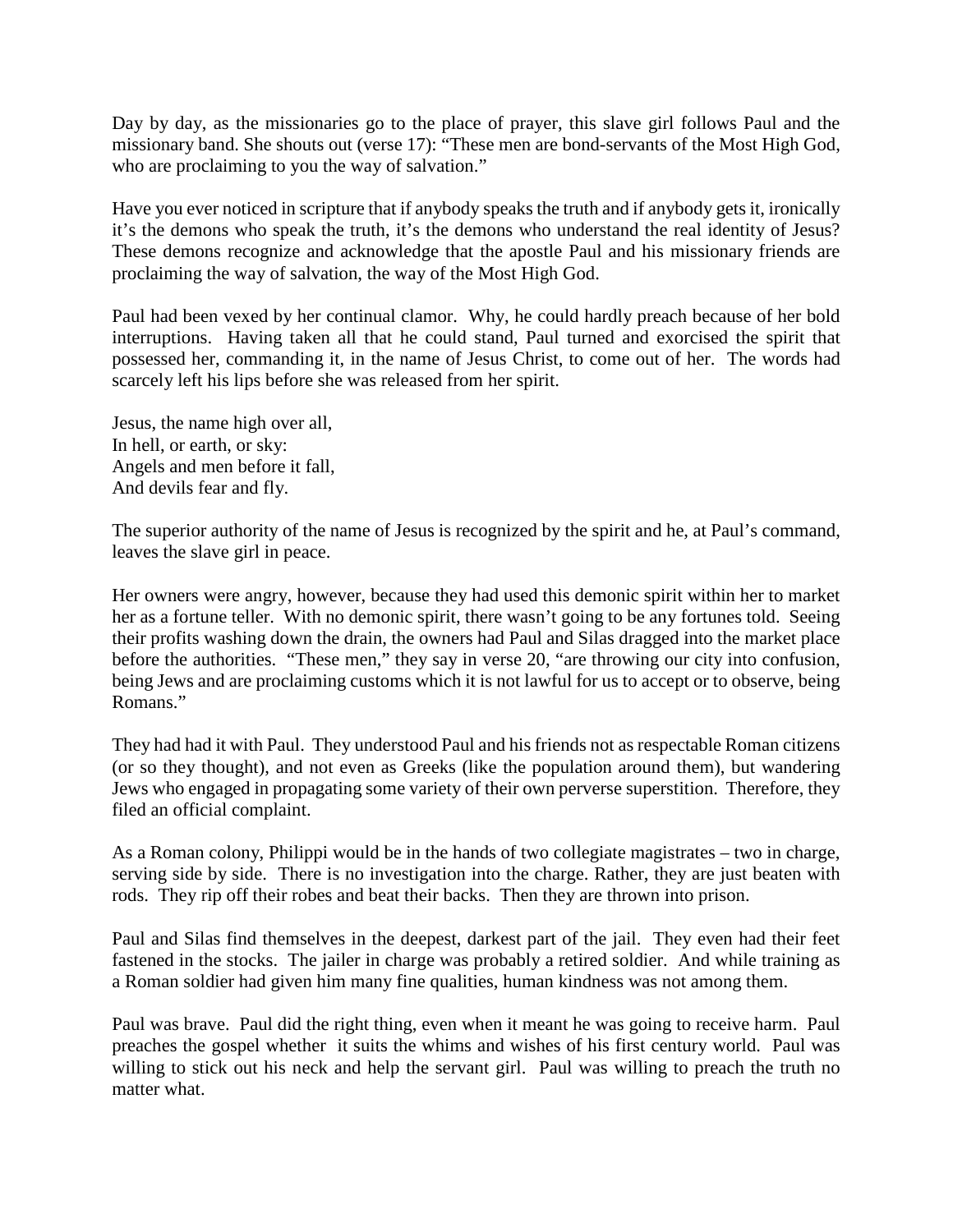You need to realize this morning that **if you speak the truth you should be prepared for whatever comes: either adulation or accusation, loving or loathing, thrones or prisons, recovery or relapse, plaudits or audits. When Paul recognized that the spirit possessing the young girl was confusing his listeners and drawing attention away from the gospel, Paul banished that spirit using the power of Jesus' name. ("The Paul Principle,"** *Homiletics***, 5/24/98)**

Paul did an heroic deed in removing the demon from the young girl. He did an heroic deed in preaching the gospel with a "no matter what" or "come what may" kind of courage.

You can be assured sometimes that no good deed goes unpunished. Do the right thing and sometimes you are going to get a slap on the hand.

**The city of Cincinnati recently took it upon itself to prosecute a Good Samaritan who slipped a quarter into a parking meter as it expired as she passed by. The do-gooder faced a hefty fine plus actual jail time for her good deed. Cincinnati also recently prosecuted a blind man for using his white cane outside the designated crosswalk area. ("The Paul Principle,"**  *Homiletics***, 5/24/98)**

Again and again, over and over, it seems that those who stick out their necks get their heads chopped off. Do a good deed and find yourself in big trouble. That's what happened to Paul and Silas.

**Did you hear about the man who stood at the gates of heaven when St. Peter stopped him and said, "Oh, no. You don't get into heaven anymore for just being good. You have to have done something truly great, truly brave. Have you done anything that you can say is really and truly great in your life?"**

**The man thought for a minute and said, "I saw a group of skinhead bikers harassing an old lady, so I kicked over the leader's bike and slapped and spit in his face."**

**"That's great," Peter exclaimed. "When did you do that?"**

## **"About three minutes ago," he replied. (Dan Shutters, Ecunet bulletin board Eculaugh, 6/3/95)**

Paul took on the demons themselves, preached the truth, and stood for what was right in helping the demonic girl. But in doing so, he found himself with a bloody back, beaten, and in prison.

Having been beaten with rods and finding themselves in the uncomfortable position of being locked in the stocks, it is quite a surprise that we find them at midnight singing hymns to God. Tertullian said, "The legs feel nothing in the stocks when the heart is in heaven."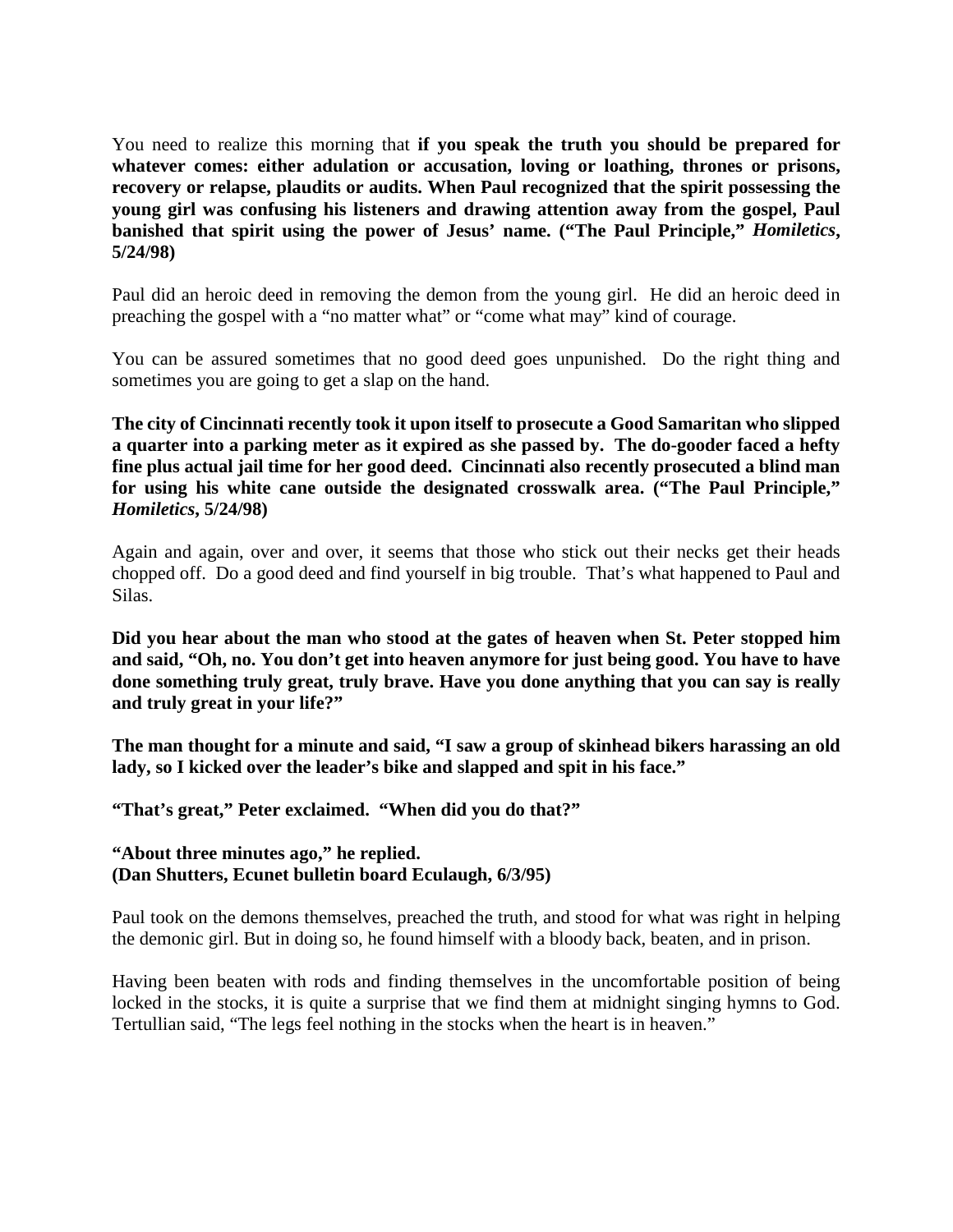What were they singing? Psalm 59? Perhaps. "Deliver me from my enemies, O my God, protect me from those who rise up against me, deliver me from those who work evil, and save me from bloodthirsty men."

Maybe Psalm 34. "I will bless the Lord at all times; His praise shall continually be in my mouth. My soul makes its boast in the Lord; let the afflicted hear and be glad. O magnify the Lord with me, and let us exalt His name together. I sought the Lord, and He answered me, and delivered me from all my fears. Look to Him, and be radiant; so your faces shall never be ashamed. This poor man cried, and the Lord heard him, and saved Him out of all his troubles. The angel of the Lord encamps around those who fear Him, and delivers them."

One of these, or perhaps another hymn they were singing – there at midnight in the center of the jail, legs in the stocks.

Then (verse 26) "suddenly there was a great earthquake and the foundations of the prison house were shaken; and immediately all the doors were opened and everyone's chains were unfastened." The jailer is awakened from his sleep. He sees the prison doors open, and he concludes the worst. And for a man brought up to a Roman soldier's ideas of duty and discipline, there was but one course open – he must commit suicide.

He stands here, by the outer door of the prison, to drive his short sword into his throat or his heart. His hand was arrested by a voice from the darkness within the prison: "Do yourself no harm. We're all here." There is something uncanny about Paul and Silas. Not only are they there, but they apparently restrained the other prisoners to stay also.

Realizing he is up against something much larger than that which a sword could conquer, the jailer shouts out, "Sirs, what must I do to be saved?"

Perhaps he had heard the fortune teller's announcement that these men knew the way of salvation. He was shaken in soul as well as in body. He was convinced that these two men were the ones who could give him release and security. With joy he embraced the message. He believed in Jesus and was saved.

"Believe in Jesus, and you shall be saved." And immediately (v. 33) it's odd, but the Philippian jailer washed their wounds and then they washed him through baptism – he and his whole household.

The jailer wasn't doing anything wrong in taking them home. He was simply responsible for producing them at the right moment. "The chief magistrates want you guys to go on. You can go in peace," said the jailer.

"Oh, no," Paul said. They didn't know it, but Paul was a Roman citizen. "We're Roman citizens. You can't just throw us in prison and send us away secretly. They can come out here and make us leave prison if they want us to leave."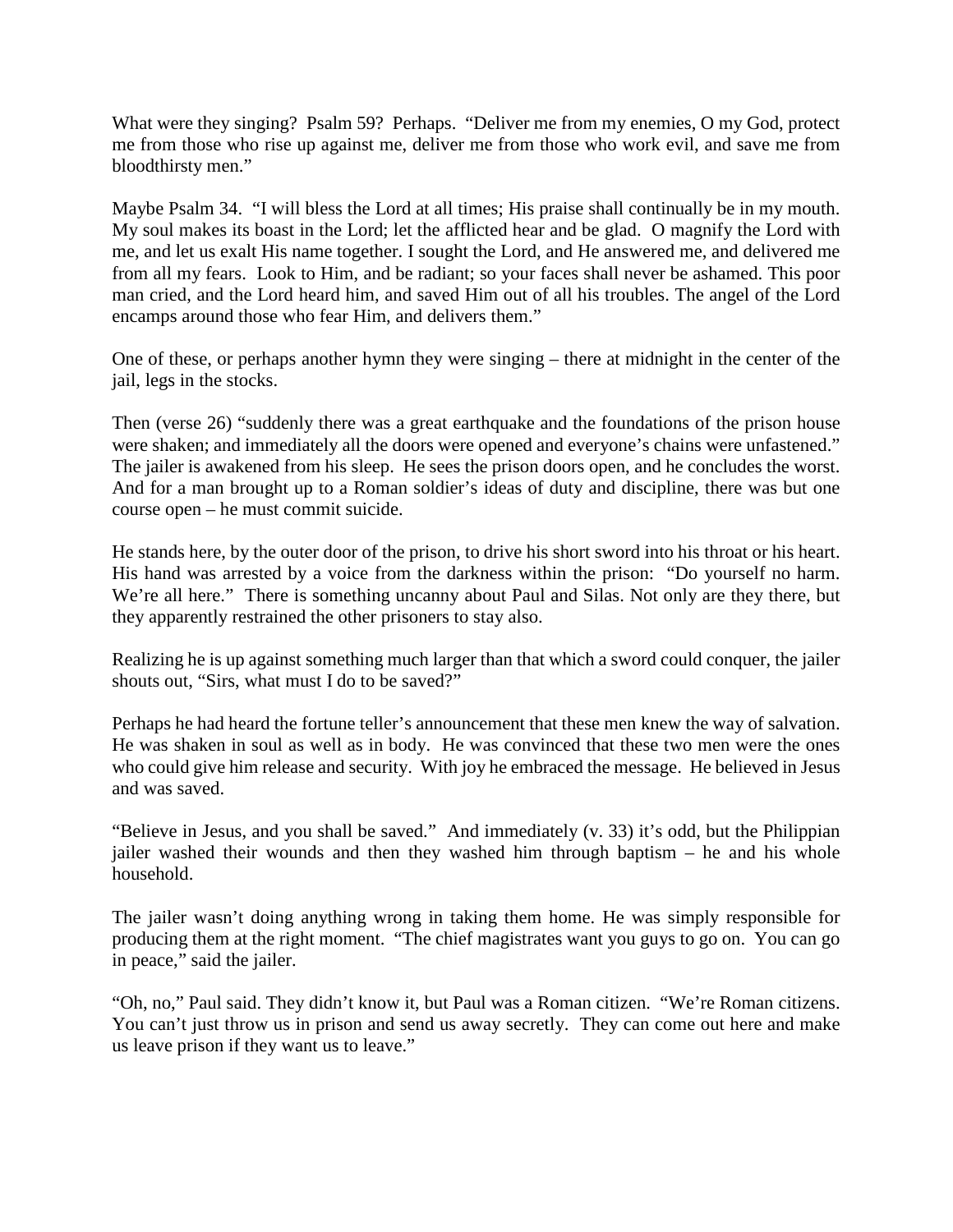The policemen reported these things to the chief magistrates, and they were afraid when they heard they had treated Romans this way. They knew that Paul and Silas had not had a trial. And they begged them to please just go. "Leave our city. Please just go."

Paul wanted to set a precedent to help the church and its relationship with the city after he left. He wanted them to know that they, too, had rights.

But notice verse 40.

They went out of the prison and entered the house of Lydia, and when they saw the brethren, they encouraged them and departed.

They go back to Lydia's house. Notice that Christians are already meeting together there. "They saw the brethren. They encouraged them and they departed."

This is the story about the birth of a church, a church that started when this well-to-do business woman by the name of Lydia has her heart opened by the Lord – a church that also perhaps includes the demon possessed girl that has a spirit cast from her, a church that includes the household of a husky Roman soldier. All coming together to worship.

They had nothing in common – not one thing. Well, I guess that's not right. They did have one thing in common. They had believed in Jesus, been saved, and followed in baptism.

Look around this room this morning. What was true of that first church of baptized believers in Philippi is true of the First Baptist Church in Amarillo. We don't have much in common with each other. We have people at opposite ends of the political spectrum worshiping here this morning. We have people from demographic extremes. We have the richest of the rich and the poorest of the poor in our city. We have folks here this morning who are young and some who are old. We have some who are Asian and some who are Caucasian, some who are African-American and some who are from a third world country.

Yes, we – like they – don't have one thing in common. Well, we do have the one thing. I've called Jesus Lord and you have, too. And when two or more people have called Jesus Lord and they gather together, you have the birth of a church.

Perhaps you're here this morning and like Paul you need be in tune with where the Holy Spirit is leading and guiding you to carry forth the spreading of God's kingdom.

Perhaps you are here this morning and you are like the Philippian jailer and you ask the question, "What do I have to do to be saved?" You need to believe on Jesus Christ, confess your sins, be born again.

Perhaps you are here this morning and you're like Lydia – the Lord is opening your heart.

Perhaps you're here this morning and you are like that demon possessed girl – you need God to come and deliver you from some destructive force in your life.